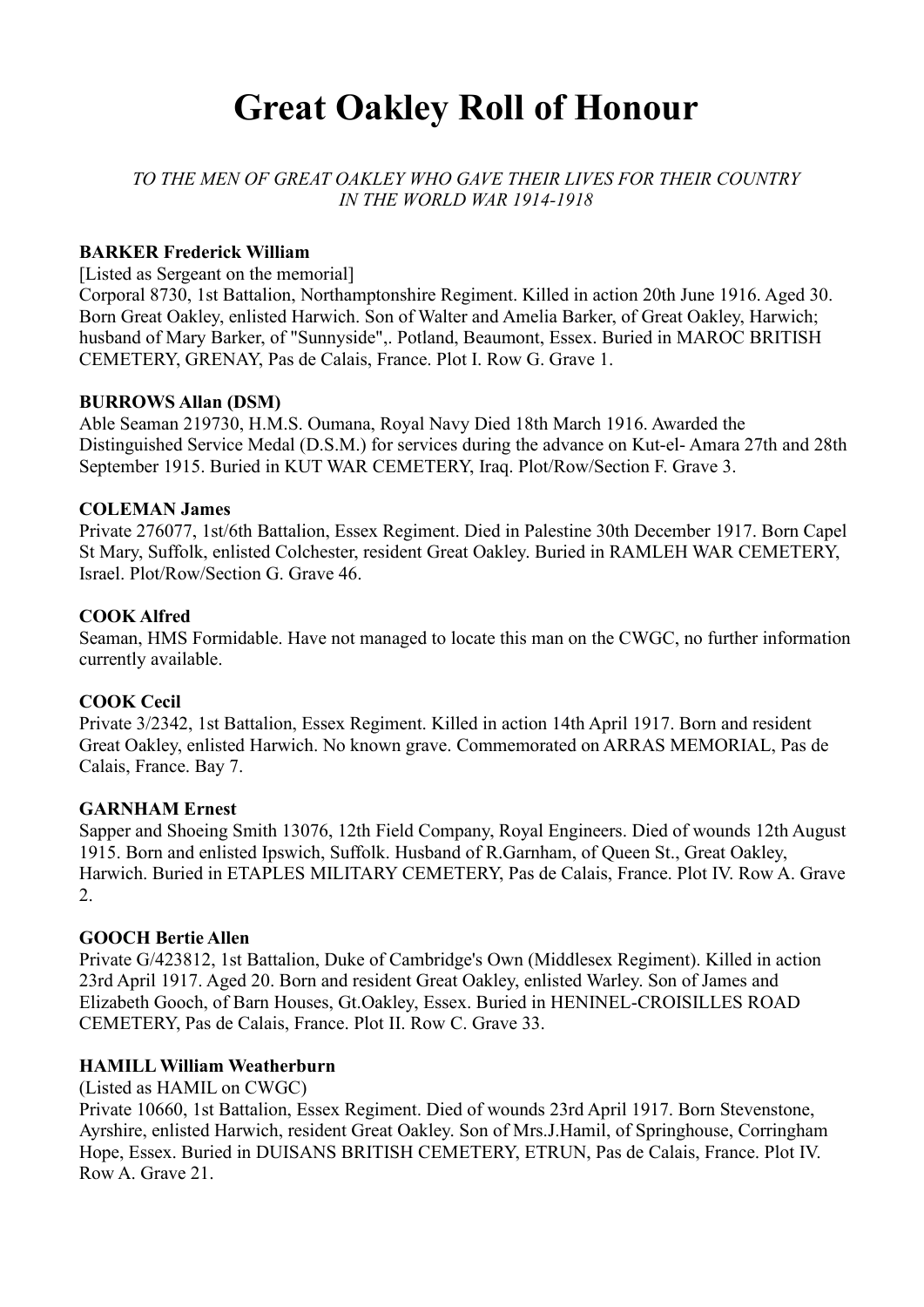# **HYNARD Charles**

Private 9561, 1st Battalion, Essex Regiment. Died of wounds at sea 8th May 1915. Born Levenheath, Suffolk, enlisted Harwich, resident Great Oakley. No known grave. Commemorated on HELLES MEMORIAL, Turkey. Panel 144 to 150 or 229 to 233.

# **KEEBLE Frank Cooper**

Private G/15898, 6th Battalion, Queen's Own (Royal West Kent Regiment). Killed in action 7th October 1916. Aged 36. Born Great Oakley, enlisted Colchester. Son of Thomas Cooper-Keeble of Stone's Green, Great Oakley, Harwich, Essex. No known grave. Commemorated on THIEPVAL MEMORIAL, Somme, France. Pier and Face 11 C.

# **KING Ezra Carrol**

Leading Telegraphist J/1600, H.M.S. Turbulent, Royal Navy. Lost when his ship went down 1st June 1916. Aged 24. Son of Sarah King, of Willesden, London; husband of Grace Mary King, of Stones Green, Great Oakley, Harwich, Essex. No known grave. Commemorated on CHATHAM NAVAL MEMORIAL, Kent. Panel 17.

*Note: HMS TURBULENT was sunk 1st June 1916 in the North Sea by German naval forces during the Battle of Jutland. She was serving with 10th DF, Harwich Force as part of Battlecruiser Fleet. She was completed on the 12th May and less than 3 weeks later went down. Hit by gunfire from the dreadnought "Westfalen", and other battleships, and then possibly finished off by a torpedo from German destroyer "V.71". There were 96 men killed, and 90 men lost.*

# **MANN Bert**

Private 1632, Essex Yeomanry. Killed in action 14th May 1915. Enlisted Colchester, resident Great Oakley. No known grave. Commemorated on YPRES (MENIN GATE) MEMORIAL, Ieper, West-Vlaanderen, Belgium. Panel 5.

#### **MILLS John aka Jack**

Private 7317, 2nd Battalion, Essex Regiment. Died of wounds 12th January 1915. Born Leyton, enlisted Warley, resident Great Oakley. Buried in STRAND MILITARY CEMETERY, Comines-Warneton, Hainaut, Belgium. Plot X. Row L. Grave 3.

# **OFFORD Charles**

Able Seaman J/20199/CH, H.M.S. Conquest, Royal Navy. Died 29th March 1916. Aged 19. Buried east of the church in ALL SAINTS CHURCHYARD, GREAT OAKLEY, Essex.

# **OFFORD Frederick Percy**

Gunner 102408, 234th Siege Battery, Royal Garrison Artillery. Killed in action 10th July 1917. Born and resident Great Oakley, enlisted Warley. Buried in VLAMERTINGHE NEW MILITARY CEMETERY, Ieper, West- Vlaanderen, Belgium. Plot IV. Row G. Grave 10.

# **OFFORD Frederick**

Private 43793, 1st Battalion, Lincolnshire Regiment. Killed in action 27th May 1918. Aged 18. Born Bow, Middlesex, enlisted Harwich. Son of Mr. and Mrs. Offord, of 27, Gale St., Devons Rd., Bow, London. No known grave. Commemorated on SOISSONS MEMORIAL, Aisne, France.

# **ORVIS Henry (DCM, MSM)**

Sergeant 18825, 29th Battalion, Machine Gun Corps (Infantry). Killed in action between 14th and 15th May 1918. Aged 29. Born and resident Stones Green, enlisted Warley. Son of Mr. and Mrs. Robert Orvis, of Stones Green, Great Oakley, Harwich, Essex. Formerly 8364, Essex Regiment. Awarded the Distinguished Conduct Medal (D.C.M.). and the Meritorious Service Medal (M.S.M.). No known grave. Commemorated on PLOEGSTEERT MEMORIAL, Comines- Warneton, Hainaut, Belgium. Panel 11.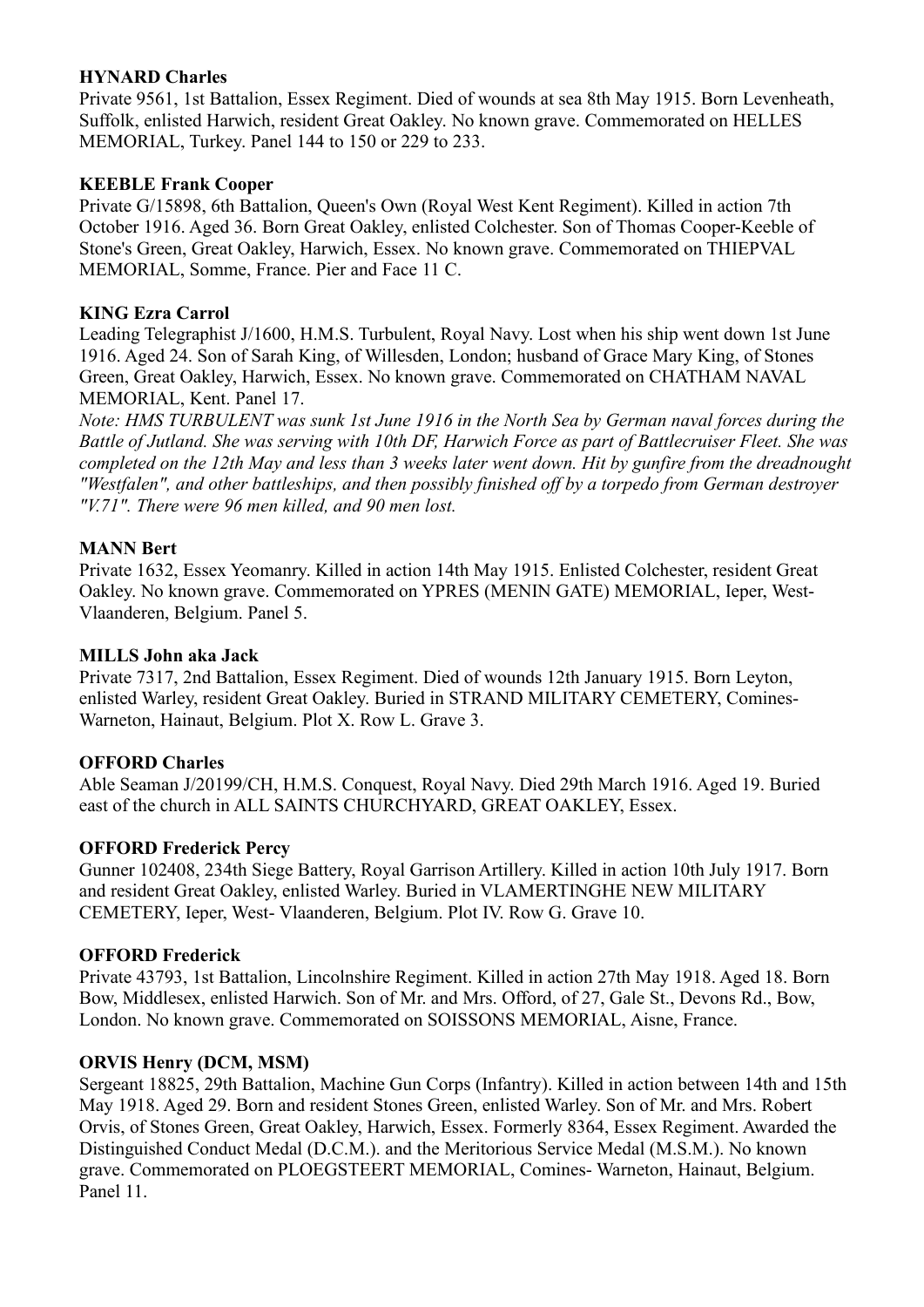#### **POLLEY Frederick**

Private, Essex Regiment there is no Frederick POLLEY listed for the Essex Regiment but this is probably Amos POLLEY, Private 40098, 9th Battalion, Essex Regiment. Died of wounds 28th September 1918. Aged 40. Born Tolleshunt, Essex, enlisted Colchester, resident Great Oakley. Son of David and Mary Polley, of Tolleshunt D'Arcy. Three times wounded in France. Born at Tolleshunt Knights. Buried in ALL SAINTS CHURCHYARD, TOLLESHUNT KNIGHTS, Essex.

# **RIVETT Frederick**

Private 41182, 9th Battalion, Norfolk Regiment. Killed in action 21st March 1918. Born Great Oakley, enlisted Harwich. No known grave. Commemorated on ARRAS MEMORIAL, Pas de Calais, France. Bay 3.

### **ROWLAND Arthur John (MM)**

Company Sergeant Major 5414, 1st Battalion, Essex Regiment. Died of wounds 21st October 1916. Born Upper Dovercourt, Harwich, resident Great Oakley. Awarded the Military Medal (M.M.). Buried in BERNAFAY WOOD BRITISH CEMETERY, MONTAUBAN, Somme, France. Plot/Row/Section D. Grave 30.

#### **SIMONS Alfred**

Private G/43077, 4th Battalion, Duke of Cambridge's Own (Middlesex Regiment). Killed in action 23rd April 1917. Born Wesley, Essex, enlisted Colchester, resident Great Oakley. Previously G/10576, Queen's Own (Royal West Surrey Regiment). No known grave. Commemorated on ARRAS MEMROIAL, Pas de Calais, France. Bay 7.

#### **SMEE John**

(Listed as Lance Corporal on memorial) Private 3/3029, "D" Company, 10th Battalion, Essex Regiment. Died of wounds in United Kingdom 20th August 1916. Aged 19. Born Custom House, Essex, enlisted and resident Harwich. Commemorated on the Screen Wall in ALL SOULS' CEMETERY, KENSAL GREEN, London. Reference 213. 5. 10.

#### **WRYCRAFT Benjamin aka Ben**

Private 40254, 2nd Battalion, Essex Regiment. Killed in action 23rd October 1916. Born and resident Great Oakley, enlisted Colchester. No known grave. Commemorated on THIEPVAL MEMORIAL. Somme, France. Pier and Face 10 D.

# **YOUNGMAN Frank Christopher**

Lance Corporal G/60248, 4th Battalion, Duke of Cambridge's Own (Middlesex Regiment). Died of wounds 25th August 1918. Aged 19. Born Hadleigh, Suffolk, enlisted Colchester, resident Great Oakley. Son of Frederick Henry and Gertrude Elizabeth Kate Youngman, of Sparrow's Farm, Great Oakley, Harwich, Essex. Buried in BAGNEUX BRITISH CEMETERY, GEZAINCOURT, Somme, France. Plot VI. Row C. Grave 2.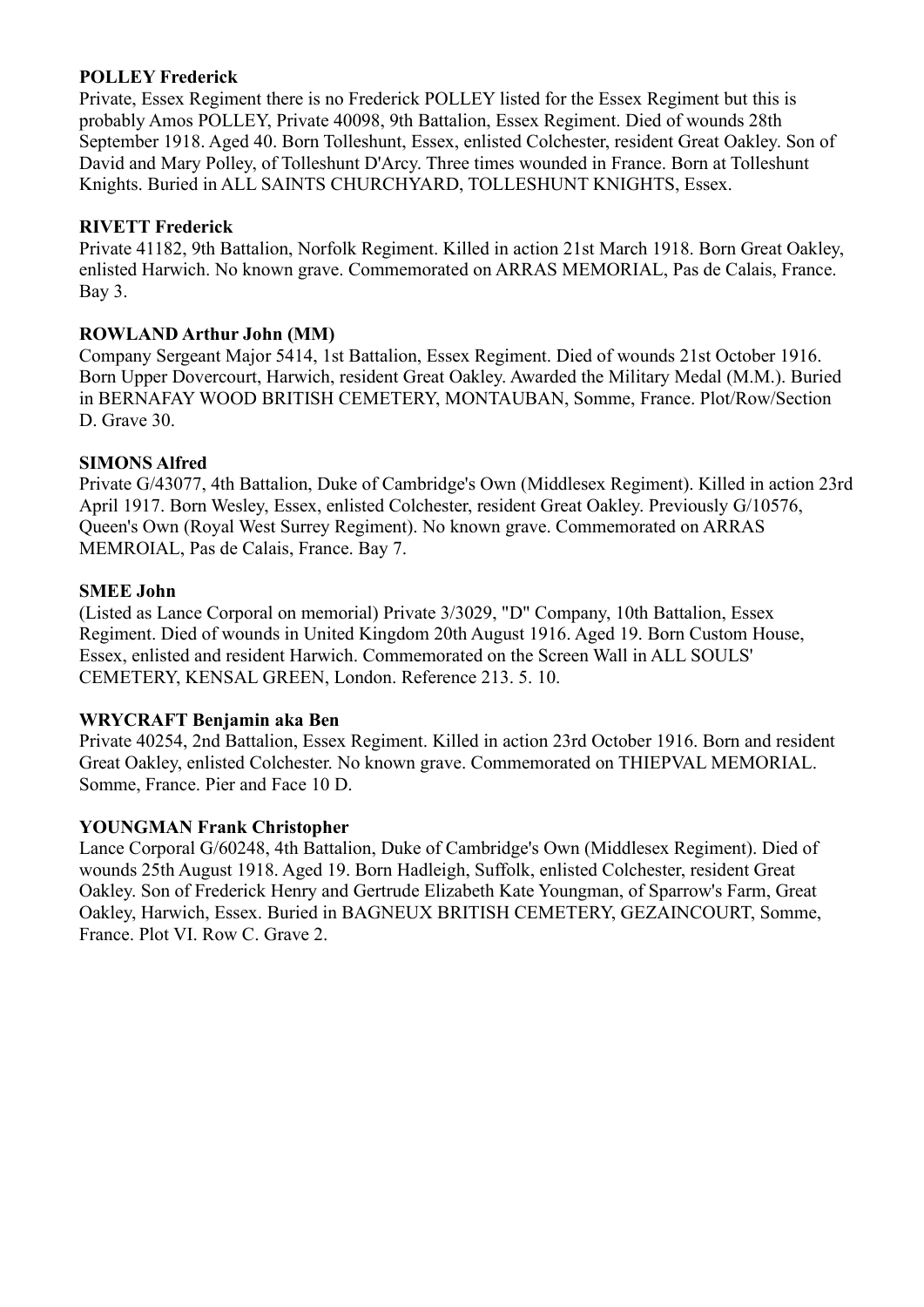# TO THE MEMORY OF THE MEN OF THIS PARISH WHO GAVE THEIR LIVES FOR KING AND *COUNTRY IN THE SECOND WORLD WAR 1939-1945*

#### **ATKINSON John**

Flight Sergeant, Royal Air Force. Son of the headmaster of the village school. Cannot positively identify from the CWGC records.

#### **BONSEY George**

Flying Officer 138647, 143 Squadron, Royal Air Force. Died 25th August 1943. Aged 32. Son of the Rector, the Rev. Richard Yerborough Bonsey and Gertrude Mary Bonsey; husband of Betty Joan Bonsey. No known grave. Commemorated on RUNNYMEDE MEMORIAL, Surrey. Panel 123.

#### **BRADBROOK Robert George**

Sapper 2161822, Royal Engineers. Died 10th December 1944. Aged 31. Husband of Ivy Lillian Bradbrook, of Harwich, Essex. No known grave. Commemorated on ATHENS MEMORIAL, Greece. Face 4.

#### **BYFORD Horace Walter Sydney**

Gunner 950073, 3 Super-Heavy Field Regiment, Royal Artillery. Died 12th June 1945. Aged 26. Son of Horace George and Phylis Byford; husband of Rose Louise Byford, of Harwich, Essex. Buried in REICHSWALD FOREST WAR CEMETERY, Kleve, Nordrhein-Westfalen, Germany. Plot 61. Row B. Grave 11.

#### **CLARKE Eric Wilfred**

Lance Corporal 6024619, 5th Battalion, Essex Regiment. Died 2nd November 1943. Aged 29. Son of the local butcher, Ambrose James Clarke and Edith Elizabeth Clarke, of Great Oakley, Essex. Commemorated on family gravestone in ALL SAINTS CHURCHYARD, GREAT OAKLEY, Essex. Buried in SANGRO RIVER WAR CEMETERY, Italy. Plot XVII. Row B. Grave 13.

#### **COLE Edward**

Aircraftman 1st Class, Royal Air Force probably Edward Frank COLE, Aircraftman 1st Class 1175158, Royal Air Force Volunteer Reserve. Died 19th January 1944. Buried in LABUAN WAR CEMETERY, Malaysia. Plot U. Row B. Grave 14.

#### **EASTAUGH Stanley Francis**

Flight Sergeant 534856, Royal Air Force. Died 19th November 1945. Son of one of the two village grocers. Buried in ST. JOHN CHURCHYARD EXTENSION, LLANGOLLEN, Denbighshire. Section B. Extension. Row 3. Grave 19.

#### **EDWARDS Patrick Charles**

Lieutenant 232602, 2nd Battalion, Rifle Brigade. Died 17th August 1943. Aged 20. Son of Lt.-Col. Patrick Edwards, D.S.O., and Catherine Margaret Edwards, of South Kensington, London. Buried in ALEXANDRIA (HADRA) WAR MEMORIAL CEMETERY, Egypt. Plot 5. Row D. Grave 1.

#### **HARVEY Eric Owen**

Stoker 2nd Class P/KX 114349, H.M.S. Hood, Royal Navy. Lost when his ship was sunk by the German Destroyer Bismark 24th May 1941. Aged 17. Son of Percy and Phillis Harvey, of Stone's Green, Essex. No known grave. Commemorated on PORTSMOUTH NAVAL MEMORIAL, Hampshire. Panel 56, Column 1.

#### **HOLBROOK James Charles**

Sergeant (Flight Engineer) 1300859, 166 Squadron, Royal Air Force Volunteer Reserve. Died 26th February 1944. Aged 23. Son of Thomas Henry Holbrook, and of Florence Ann Holbrook, of Great Oakley, Essex. Buried in RANRUPT MIXED NATIONAL CEMETERY, Bas-Rhin, France. Grave 8.